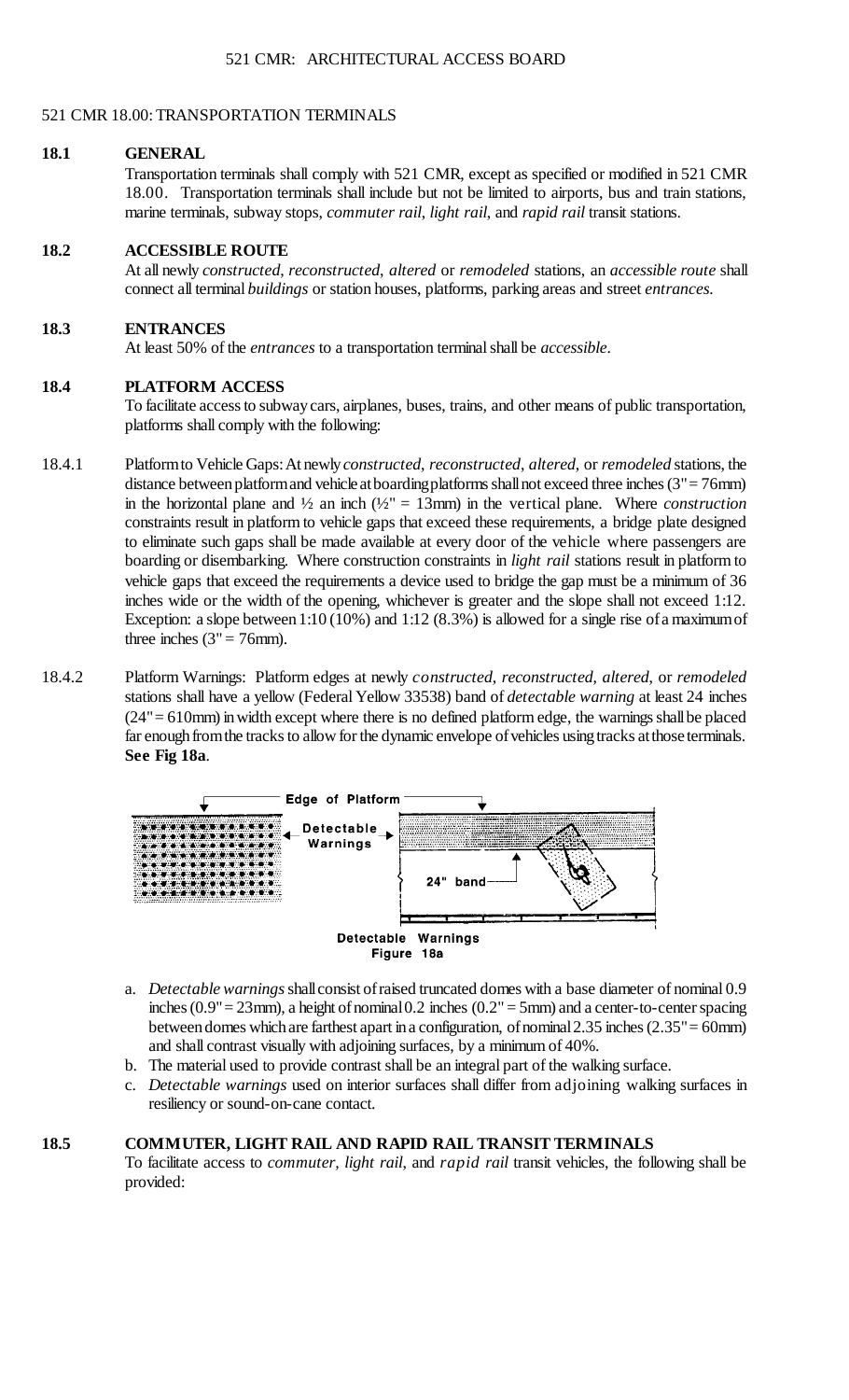#### 18.00: continued

 be provided to all passengers and to allcoaches of the train by means of a full length raised platform. 18.5.1 Platforms at new stations: At newly *constructed* stations serving *commuter rail* coaches, access shall For purposes of 521 CMR 18, a newly *constructed* station is defined as any station stop where passenger services has not heretofore been provided or where no regularly scheduled passenger service has been provided for five or more years. **See Fig. 18b**.



- a. Such platforms shall be at least 60 inches (60"=1524mm) in *clear* width
- b. Such platforms shall provide overhead shelter from rain and snow along a total of at least 150 feet (150' = 46m) of their length and at all access *ramps*.
- 18.5.2 Platforms at *reconstructed* stations: Any *reconstructed*, *altered* or *remodeled* stations serving *commuter rail* coaches shall afford access to at least two coaches of a train by means of a raised platform. Said platform shall comply with the following:
	- a. Such platforms shall be at least 60 inches (60" = 1524mm) in *clear* width.
	- b. Such platforms shall be at least  $45$  feet ( $45' = 14$ m) in length and shall, along their full length and at all access *ramps*, provide overhead shelter from rain and snow.
- 18.5.3 *Light Rail* Transit Terminals: To facilitate access to *light rail* transit vehicles, the following shall be provided:
- minimum of 36 inches (36" = 914mm) in *clear* width must be provided to each stopping zone for 18.5.3.1 Platforms at newly *constructed* stations serving *light rail* transit vehicles shall provide access to all passengers and to all coaches of the train by means of a full length raised platform. Such platforms shall be at least 60 inches (60" = 1524mm) to *clear* width at the stopping zone for *accessible* doors. A *accessible* doors.
- *access* to at least one car by means of a raised platform. Said platform shall comply with the following: 18.5.3.2 Platforms at *reconstructed, remodeled or altered* stations serving*light rail* transit vehicles shall afford
	- a. Such platforms shall be at least 60 inches (60" = 1524mm) in clear width at the stopping zone for *accessible* doors. A minimum 36 inch (36" = 914mm) clear width must be provided to each stopping zone for *accessible* doors.
	- b. Such platforms shall be at least eight feet  $(8' = 2438$ mm) in length.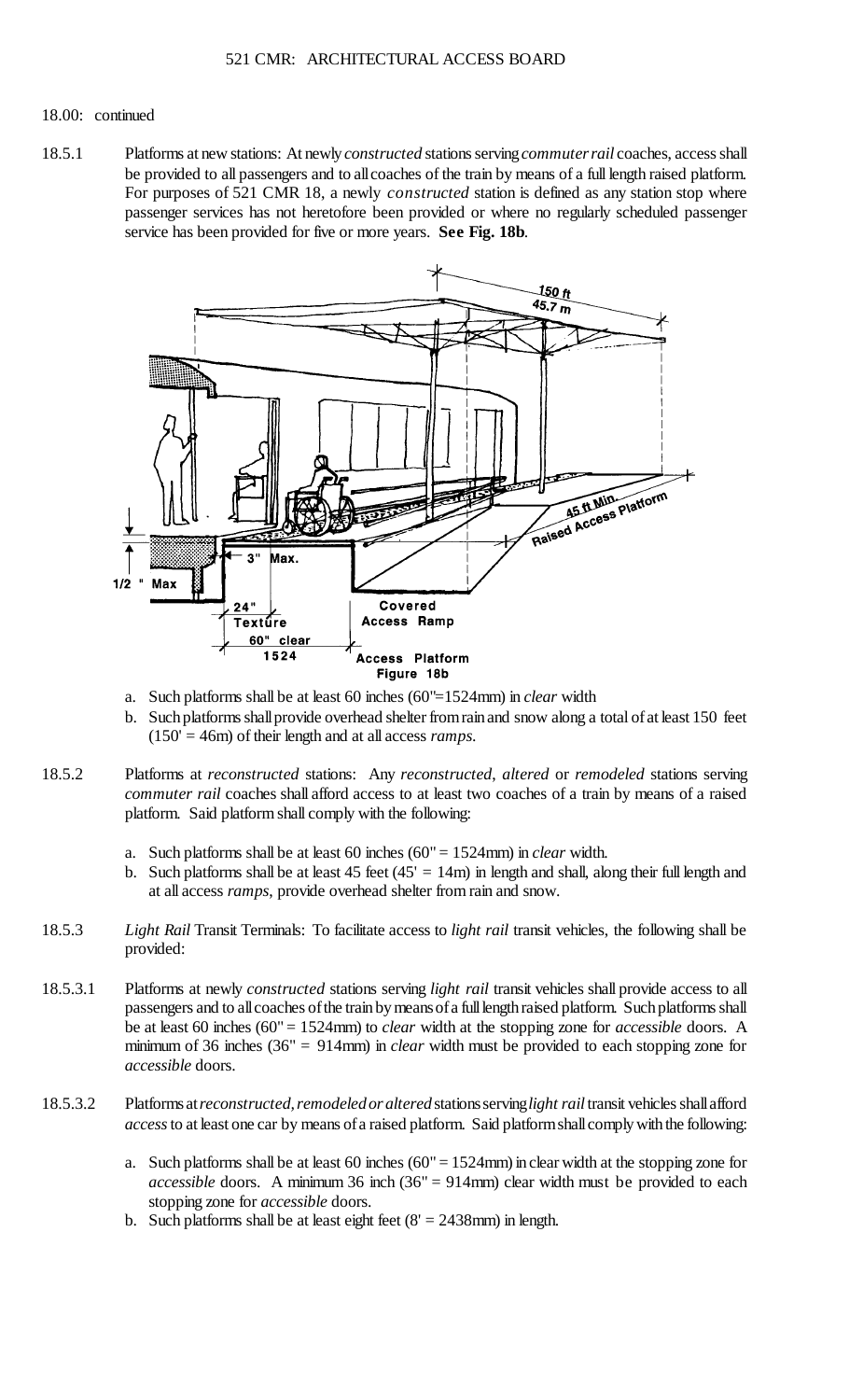### 18.00: continued

### **18.6 FARE TRANSACTION**

 At least one fare transaction area of eachtype, ateach accessible entrance shall be *accessible* and shall have a minimum 36 inch (36" = 914mm) wide path of travel. Where transaction counters are provided, they shall comply with the requirements set forth in 521 CMR 7.2.1a., b., c., and d. Where provided, coin or card slots shall comply with **521 CMR 6.5 Forward Reach** or **521 CMR 6.6 Side Reach**.

### **18.7 ENTRY/EXIT GATE**

 At least one entry and one exit gate shall be *accessible* and shall have a *clear* opening of not less than 32 inches (32"= 813mm) wide. If one gate serves as both entry/exit, it shall have a *clear* opening of not less than  $32$  inches  $(32" = 813$ mm) wide.

## **18.8 HAZARDOUS VEHICULAR AREAS**

 pedestrian and vehicular areas are not separated by curbs, railings, or other *elements*. The boundary between the areas shall be defined by a continuous *detectable warning* which is 24 inches (24" = *Detectable warnings* shall be provided where a *walk* crosses or adjoins a *vehicular way* and the 610mm) wide, complying with **521 CMR 18.4.2(a), (b)**, and **(c)**.

# **18.9 SEATING**

Within the terminal there shall be seating at intervals not to exceed 200 feet  $(200' = 61m)$ .

### **18.10 AT GRADE CROSSINGS**

 and flush with the rail top at the outer edge and between the rails. The horizontal gap on the inner edge of each rail shall be the minimum necessary to allow passage of wheel flanges and shall not exceed 2½ *warnings* complying with **521 CMR 18.4.2a** shall be placed on both sides of the tracks across the Where public *sidewalks* cross rail systems at grade, the surface ofthe continuous passage shall be level inches (2½" = 64mm). Where tracks cross a *sidewalk*, 24 inch (24" = 610mm) wide *detectable*  entire width of the *sidewalk*, at a sufficient distance from the tracks to allow clearance for the widest vehicle using those tracks. Where multiple tracks are part of the same level crossing, *detectable warnings* should be placed alongside the outermost track, and not within the sets of tracks.

# **18.11 ANNOUNCEMENTS IN SEATING AND PLATFORM AREAS**

 Visual systems for providing announcement to deaf and hard of hearing customers shall be provided wherever there are auditory systems for providing announcements.

# **18.12 TIER I MARINE FACILITIES**

 disabilities *unassisted access* measured under nominal marine conditions throughout spring tide range *Tier I marine facilities* are docks and/or piers that service scheduled waterborne passenger vessels with a vessel length of 40 feet  $(40' = 12m)$  or greater. These *facilities* shall provide persons with or 9½ feet (9.5' = 2996mm) whichever is less. *Tier I marine facilities* shall comply with the following:

18.12.1 *Unassisted Access* between the land or fixed facility and a floating vessel, with or without an intervening floating structure, shall be provided.

## **18.13 MARINE RAMPS**

shall comply with the following:

 18.13.1 Handrails: *Marine ramps* shall be equipped with handrails which comply with **521 CMR 24.5 Handrails**.

> with a circular return extending a minimum of 12 inches (12" = 305mm) beyond the edge of the *ramp*. Exception: At the top and bottom of the *marine ramp*, the upper and lower rails shall be connected It is not intended that handrail extensions be horizontal during all tidal or weather conditions.

18.13.2 Width: The *clear* width of the *marine ramp* shall be a minimum of 36 inches (36" = 914mm) measured between the handrails.